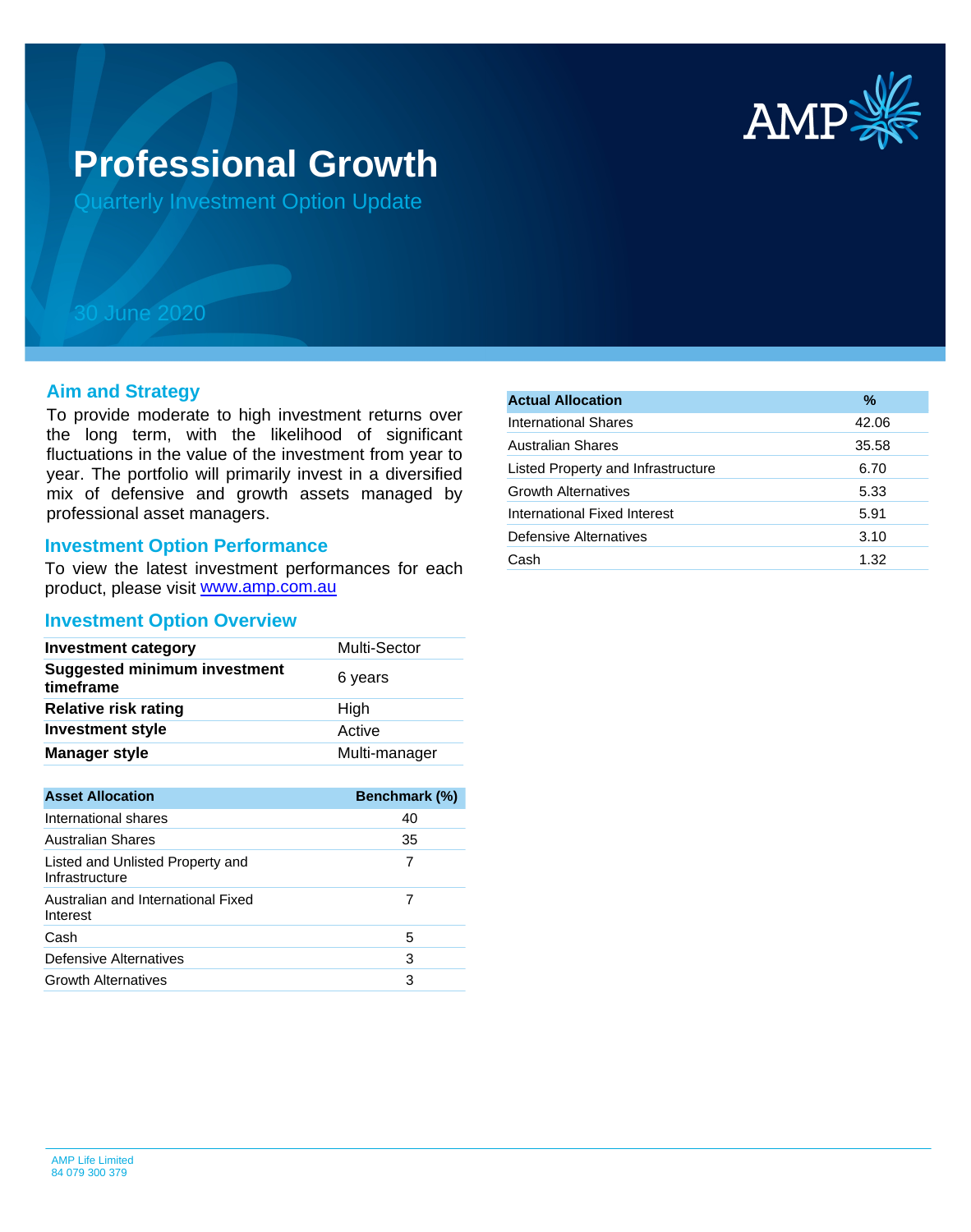## **Fund Performance**

Global shares surged back from their March lows over the June quarter, with the MSCI World ex Australia index finishing the period up by 18.5%. This came as virus-related market panic progressively dissipated and lockdowns began to be lifted. Death rates, while high, were also far below previous 'worst-case' scenario estimates. As businesses reopened, most governments maintained (and in some case even increased) their stimulus programmes on offer, leading to continued support for share prices. Various economic indicators also appeared to confirm a global economic recovery was indeed underway, reflected in sharp rises in business confidence and falling rates of unemployment. Contrary to the markets' bullish sentiment, the list of concerns on many investors' radars however only appeared to grow, with issues such as civil unrest in the US, the upcoming US election, Chinese tensions (with Hong Kong, the US, India and even Australia) and an apparently rising risk of a 'second wave' of COVID-19 infections (particularly in the US) leading to a growing sense of unease. Perhaps most pressingly for shares, corporate earnings visibility remains low, resulting in many businesses being hard to value, particularly over the short-term. Emerging markets meanwhile were also very strong, driven by the same trends as broader developed markets to return 16.7% over the quarter as measured by the MSCI Emerging Markets index. In line with broader global markets, Australian shares recorded an extremely strong June quarter, as stocks rebounded from their lows experienced at the height of the COVID-19 related market panic in late March. The market finished the quarter up by 16.5%, as measured by the S&P/ASX 200 index on a total return basis. The relative success of Australia's COVID-19 containment measures, which saw authorities begin lifting mandatory lockdowns, combined with unprecedented fiscal stimulus drove the market's surge. Later in the quarter, economic indicators, such as business confidence, retail sales and trade figures, appeared to confirm the Australian economy was indeed in recovery mode. Amid all the bullishness, concerns of recent months however remained - and in

Melbourne), a rising Australian dollar and still most pressingly, COVID-19's effect on company earnings. Global government bond yields moved higher in early April despite the US Federal Reserve only slightly slowing its pace of US government bond purchases, which had capped upward pressure on yields over prior weeks. Favourable US economic data provided renewed upward momentum towards the end of the quarter; however, yields subsequently reversed course as economic sentiment deteriorated amid fears of a 'second wave' of the pandemic.

some cases actually grew - such as tensions with China, potential second waves of infections (particularly in

(Indices quoted in local currency terms and on a total-return basis, unless otherwise stated.)

### **Market Review**

As expected, global markets were heavily impacted by COVID-19 government restrictions and the flow-on effects of lockdown. Equities were volatile as shifting sentiment created swings between a risk-on and risk-off bias. Despite this, there was a net sharp rally over the quarter in equity markets as some COVID-19 lockdown measures started to be unwound. This leaves equity markets open to the risk of a correction. COVID-19 impacts were aggravated by increasingly acrimonious relations between the US and China. In addition, there is the risk of further waves of COVID-19, especially in the more densely populated countries, and the potential for economies to fall back once working capital supplied by government policies peters out and companies review their strategies and demand. The World Bank, the Organisation for Economic Co-operation and Development, and the International Monetary Fund all indicate they expect the worst global recession since the Great Depression.

In the US, the Federal Reserve (Fed) significantly increased its COVID-19-related lending programmes. Fed Chairman Jerome Powell suggested the central bank will use its "full range of tools" and act "forcefully, proactively and aggressively until it is confident the economy is on the road to recovery". He also said the central bank still had plenty of options available, with the expectation that monthly bond purchases will increase.